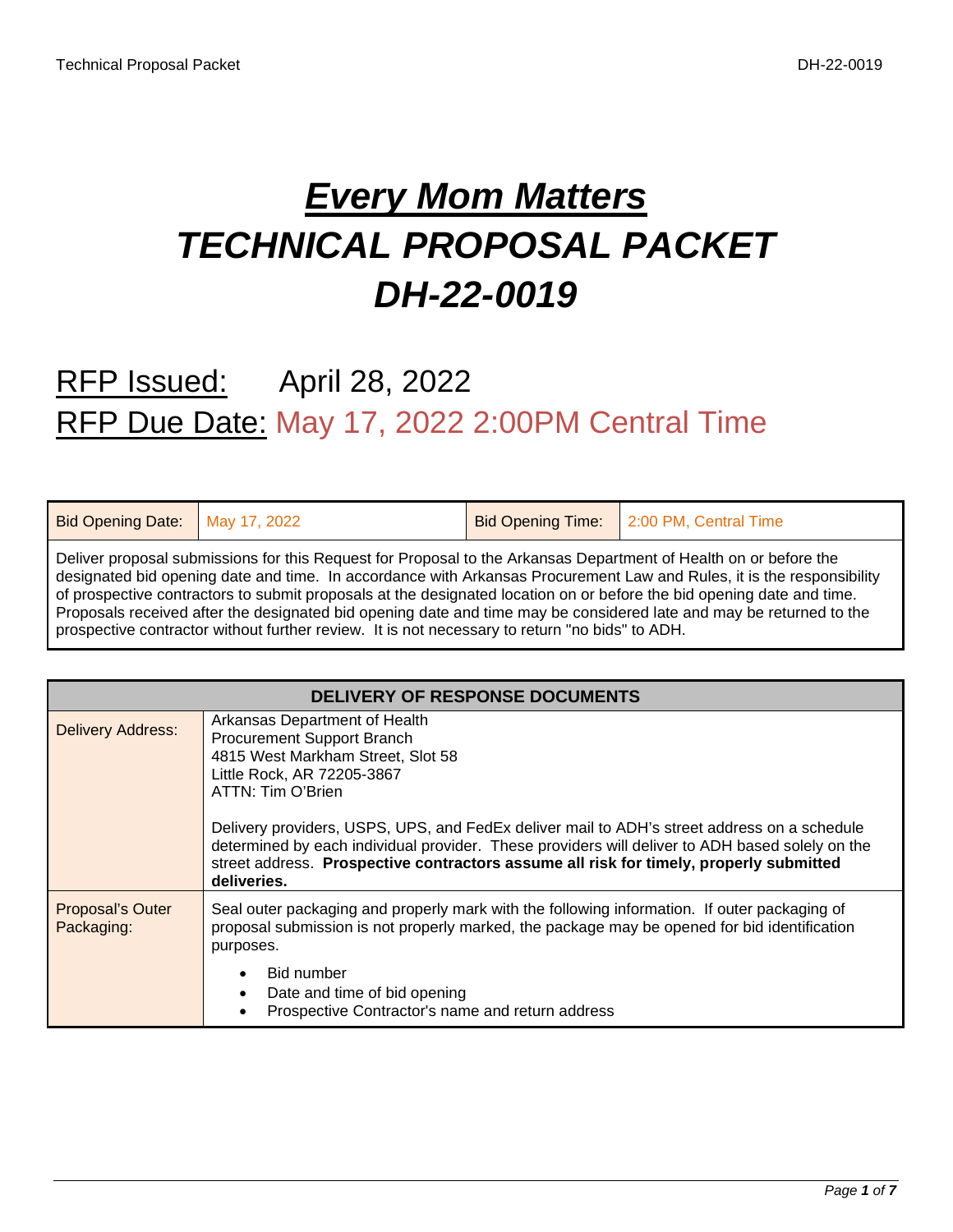## **PROPOSAL SIGNATURE PAGE**

*Type or Print the following information.*

| <b>PROSPECTIVE CONTRACTOR'S INFORMATION</b>                                                                                                                                                                                                                                                                                                                                                                                                                                                                                                                                                                                                                  |                                             |                                                                                                                            |                                                           |  |                                                |                                             |  |
|--------------------------------------------------------------------------------------------------------------------------------------------------------------------------------------------------------------------------------------------------------------------------------------------------------------------------------------------------------------------------------------------------------------------------------------------------------------------------------------------------------------------------------------------------------------------------------------------------------------------------------------------------------------|---------------------------------------------|----------------------------------------------------------------------------------------------------------------------------|-----------------------------------------------------------|--|------------------------------------------------|---------------------------------------------|--|
| Company:                                                                                                                                                                                                                                                                                                                                                                                                                                                                                                                                                                                                                                                     |                                             |                                                                                                                            |                                                           |  |                                                |                                             |  |
| Address:                                                                                                                                                                                                                                                                                                                                                                                                                                                                                                                                                                                                                                                     |                                             |                                                                                                                            |                                                           |  |                                                |                                             |  |
| City:                                                                                                                                                                                                                                                                                                                                                                                                                                                                                                                                                                                                                                                        |                                             |                                                                                                                            | State:                                                    |  | Zip Code:                                      |                                             |  |
| <b>Business</b><br>Designation:                                                                                                                                                                                                                                                                                                                                                                                                                                                                                                                                                                                                                              | $\Box$ Individual<br>$\Box$ Partnership     | □ Sole Proprietorship<br>$\Box$ Corporation                                                                                |                                                           |  | $\Box$ Nonprofit                               | □ Public Service Corp                       |  |
| Minority and<br>Women-<br>Owned                                                                                                                                                                                                                                                                                                                                                                                                                                                                                                                                                                                                                              | $\Box$ Not Applicable<br>□ African American | $\Box$ American Indian<br>□ Hispanic American                                                                              | $\Box$ Asian American<br>$\Box$ Pacific Islander American |  |                                                | □ Service Disabled Veteran<br>□ Women-Owned |  |
| Designation*:                                                                                                                                                                                                                                                                                                                                                                                                                                                                                                                                                                                                                                                | AR Certification #:                         |                                                                                                                            |                                                           |  | * See Minority and Women-Owned Business Policy |                                             |  |
|                                                                                                                                                                                                                                                                                                                                                                                                                                                                                                                                                                                                                                                              |                                             | PROSPECTIVE CONTRACTOR CONTACT INFORMATION<br>Provide contact information to be used for bid solicitation related matters. |                                                           |  |                                                |                                             |  |
| <b>Contact Person:</b>                                                                                                                                                                                                                                                                                                                                                                                                                                                                                                                                                                                                                                       |                                             |                                                                                                                            | Title:                                                    |  |                                                |                                             |  |
| Phone:                                                                                                                                                                                                                                                                                                                                                                                                                                                                                                                                                                                                                                                       |                                             |                                                                                                                            | <b>Alternate Phone:</b>                                   |  |                                                |                                             |  |
| Email:                                                                                                                                                                                                                                                                                                                                                                                                                                                                                                                                                                                                                                                       |                                             |                                                                                                                            |                                                           |  |                                                |                                             |  |
|                                                                                                                                                                                                                                                                                                                                                                                                                                                                                                                                                                                                                                                              |                                             | <b>CONFIRMATION OF REDACTED COPY</b>                                                                                       |                                                           |  |                                                |                                             |  |
| $\Box$ YES, a redacted copy of submission documents is enclosed.<br>$\Box$ NO, a redacted copy of submission documents is not enclosed. I understand a full copy of non-redacted submission<br>documents will be released if requested.<br>Note: If a redacted copy of the submission documents is not provided with prospective contractor's response packet,<br>and neither box is checked, a copy of the non-redacted documents, with the exception of financial data (other than<br>pricing), will be released in response to any request made under the Arkansas Freedom of Information Act (FOIA).<br>See bid solicitation for additional information. |                                             |                                                                                                                            |                                                           |  |                                                |                                             |  |
| <b>ILLEGAL IMMIGRANT CONFIRMATION</b>                                                                                                                                                                                                                                                                                                                                                                                                                                                                                                                                                                                                                        |                                             |                                                                                                                            |                                                           |  |                                                |                                             |  |
| By signing and submitting a response to this bid solicitation, a prospective contractor agrees and certifies that they do<br>not employ or contract with illegal immigrants. If selected, the prospective contractor certifies that they will not employ or<br>contract with illegal immigrants during the aggregate term of a contract.                                                                                                                                                                                                                                                                                                                     |                                             |                                                                                                                            |                                                           |  |                                                |                                             |  |
| <b>ISRAEL BOYCOTT RESTRICTION CONFIRMATION</b>                                                                                                                                                                                                                                                                                                                                                                                                                                                                                                                                                                                                               |                                             |                                                                                                                            |                                                           |  |                                                |                                             |  |
| By signing and submitting a response to this Bid Solicitation, a prospective contractor agrees and certifies that they do<br>not boycott Israel, and if selected, will not boycott Israel during the aggregate term of the contract.                                                                                                                                                                                                                                                                                                                                                                                                                         |                                             |                                                                                                                            |                                                           |  |                                                |                                             |  |
| An official authorized to bind the prospective contractor to a resultant contract shall sign below.                                                                                                                                                                                                                                                                                                                                                                                                                                                                                                                                                          |                                             |                                                                                                                            |                                                           |  |                                                |                                             |  |
| The signature below signifies agreement that any exception that conflicts with a requirement of this bid solicitation will<br>cause the proposal to be disqualified.                                                                                                                                                                                                                                                                                                                                                                                                                                                                                         |                                             |                                                                                                                            |                                                           |  |                                                |                                             |  |
|                                                                                                                                                                                                                                                                                                                                                                                                                                                                                                                                                                                                                                                              | Authorized Signature: Use Ink Only.         |                                                                                                                            |                                                           |  |                                                |                                             |  |
|                                                                                                                                                                                                                                                                                                                                                                                                                                                                                                                                                                                                                                                              |                                             |                                                                                                                            |                                                           |  |                                                |                                             |  |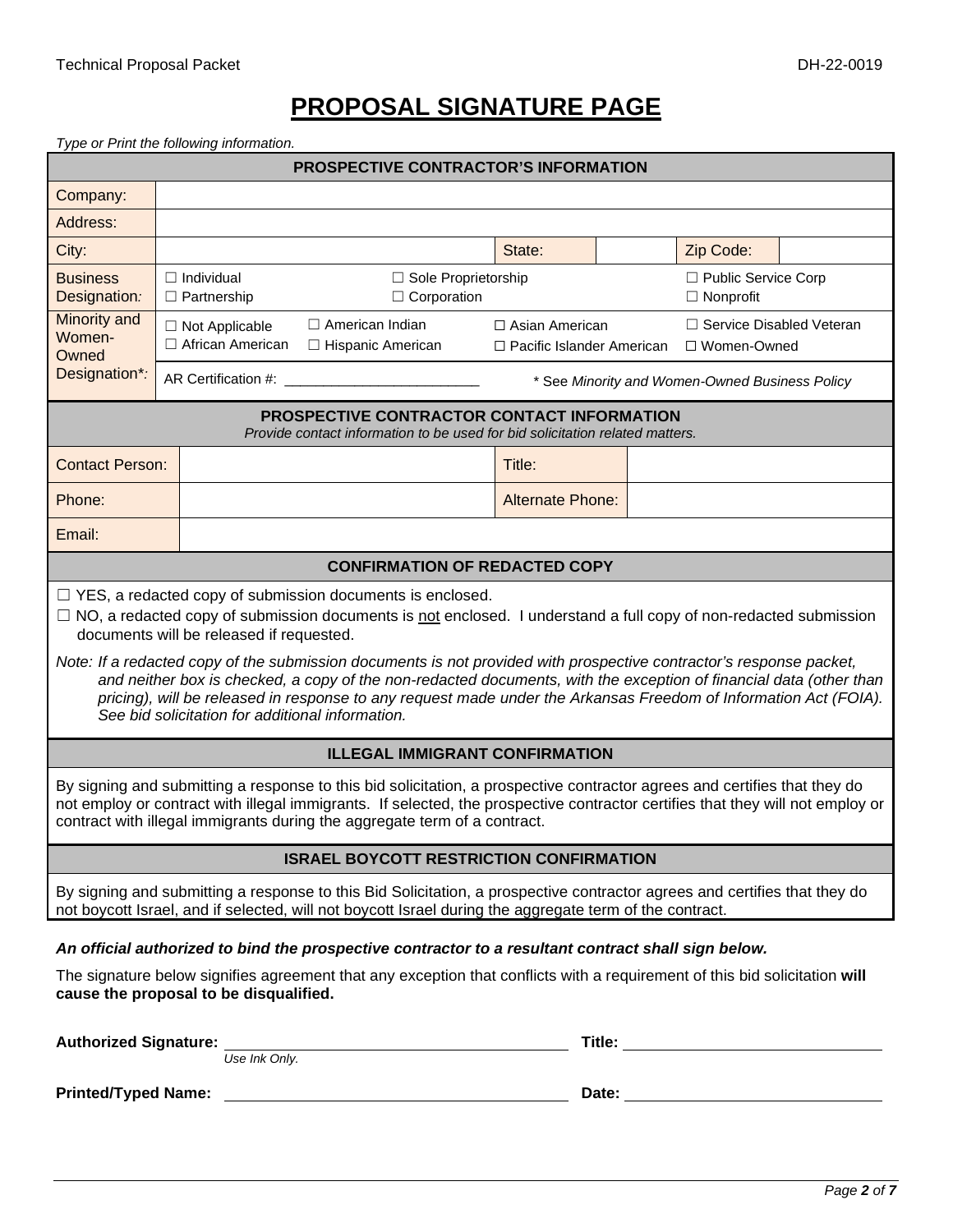#### **SUBMISSION REQUIREMENTS CHECKLIST**

Per the solicitation, the following items **must** be submitted with the Prospective Contractor's proposal*:*

- *Proposal Signature Page*
- *Proposed Subcontractors Form*
- *Information for Evaluation*
- *Exceptions Form*, if applicable
- *Official Solicitation Price Sheet*, sealed separately

It is strongly recommended that the following items are also included with the Prospective Contractor's proposal:

- EO 98-04: *Contract and Grant Disclosure Form*
- □ Copy of Prospective Contractor's *Equal Opportunity Policy*
- $\Box$  Signed addenda, if applicable

#### **EXCEPTIONS FORM**

Prospective Contractor **shall** document all exceptions related to requirements in the RFP Solicitation. See Section 1.5 of the RFP Solicitation.

| <b>ITEM</b><br># | <b>REFERENCE</b><br>(SECTION,<br>PAGE,<br><b>PARAGRAPH)</b> | <b>DESCRIPTION</b> | <b>PROPOSED LANGUAGE</b> |
|------------------|-------------------------------------------------------------|--------------------|--------------------------|
|                  |                                                             |                    |                          |
|                  |                                                             |                    |                          |
|                  |                                                             |                    |                          |
|                  |                                                             |                    |                          |
|                  |                                                             |                    |                          |
|                  |                                                             |                    |                          |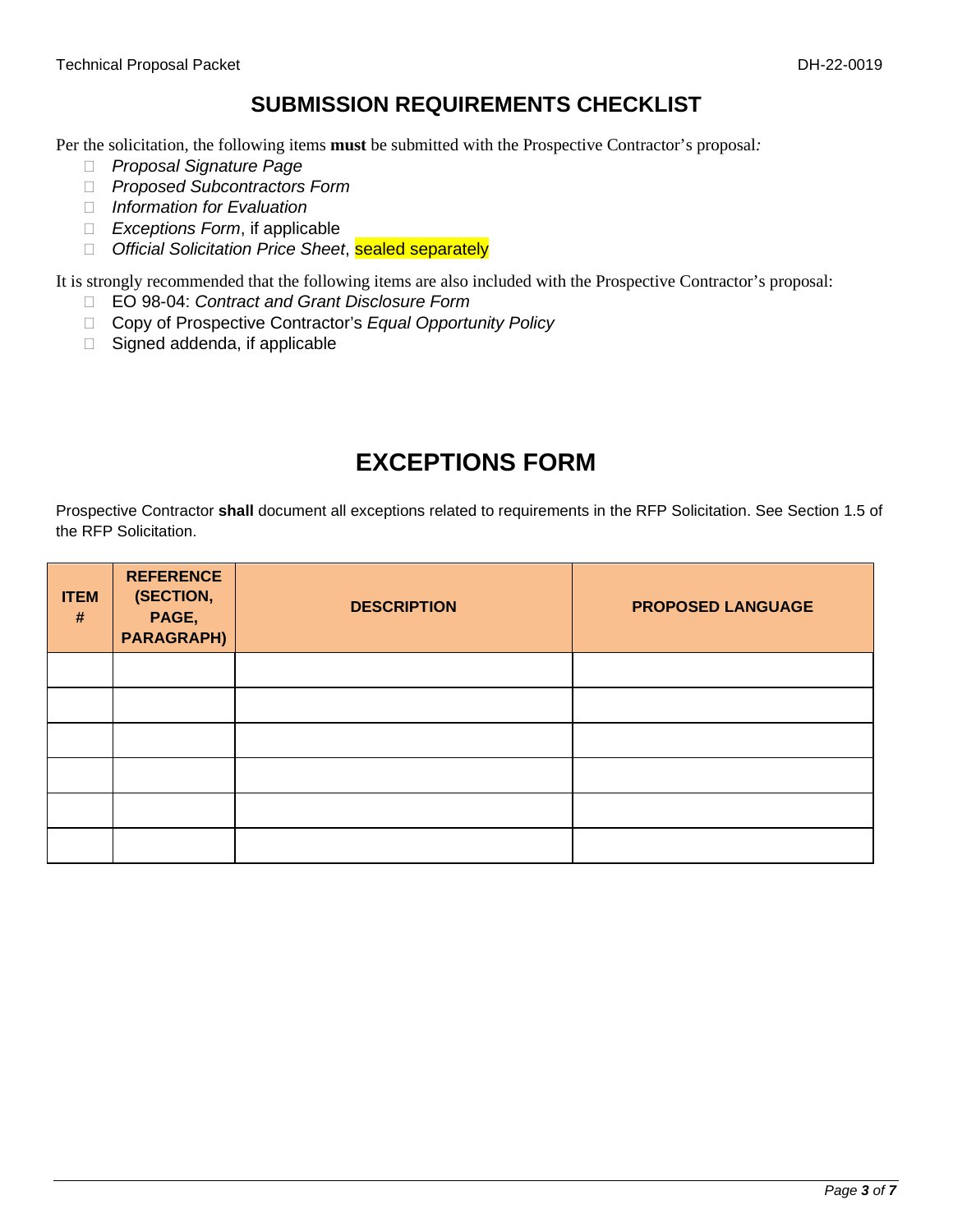#### **PROPOSED SUBCONTRACTORS FORM**

• *Do not include additional information relating to subcontractors on this form or as an attachment to this form.* 

#### **PROSPECTIVE CONTRACTOR PROPOSES TO USE THE FOLLOWING SUBCONTRACTOR(S) TO PROVIDE SERVICES**. *Type or Print the following information*

| <b>Subcontractor's Company Name</b> | <b>Street Address</b> | City, State, ZIP |
|-------------------------------------|-----------------------|------------------|
|                                     |                       |                  |
|                                     |                       |                  |
|                                     |                       |                  |
|                                     |                       |                  |
|                                     |                       |                  |
|                                     |                       |                  |
|                                     |                       |                  |
|                                     |                       |                  |
|                                     |                       |                  |
|                                     |                       |                  |

☐ **PROSPECTIVE CONTRACTOR DOES NOT PROPOSE TO USE SUBCONTRACTORS TO PERFORM SERVICES.**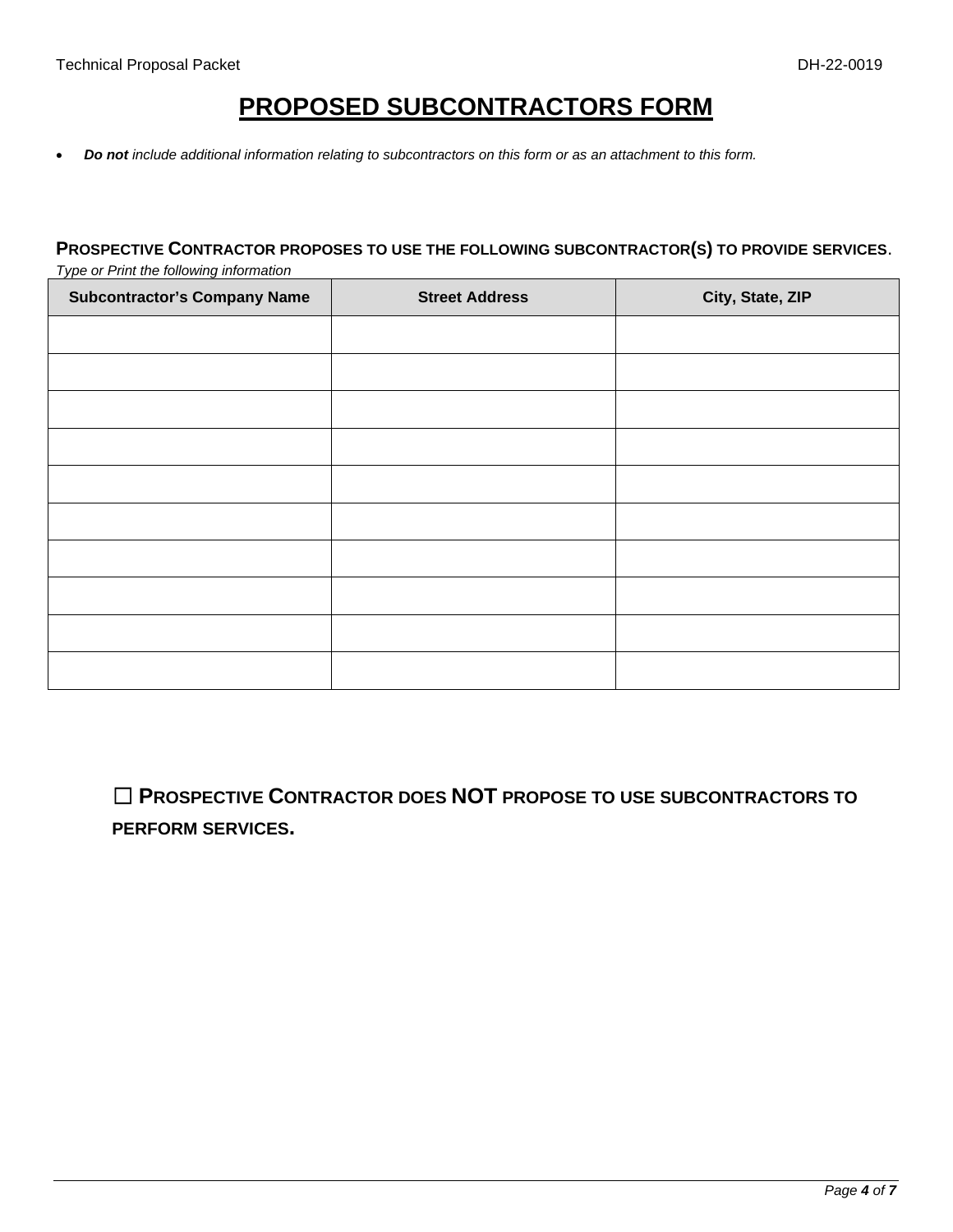### **RESTRICTION OF BOYCOTT OF ISRAEL CERTIFICATION**

Pursuant to Arkansas Code Annotated § 25-1-503, a public entity **shall not** enter into a contract valued at \$1,000 or greater with a company unless the contract includes a written certification that the person or company is not currently engaged in, and agrees for the duration of the contract not to engage in, a boycott of Israel.

By signing below, the contractor agrees and certifies that they do not boycott Israel and will not boycott Israel during the remaining aggregate term of the contract.

If a company does boycott Israel, see Arkansas Code Annotated § 25-1-503.

| <b>Bid Number/Contract Number</b>    | DH-22-0019                                                               |
|--------------------------------------|--------------------------------------------------------------------------|
| Description of product or<br>service | Contract To Provide Healthcare Support For Pregnant Women In<br>Arkansas |
| Contractor name                      |                                                                          |

| <b>Contractor Signature:</b>            |  |
|-----------------------------------------|--|
| Signature must be hand written, in ink. |  |

Contractor Signature: \_\_\_\_\_\_\_\_\_\_\_\_\_\_\_\_\_\_\_\_\_\_\_\_\_\_\_\_\_\_\_\_\_\_ Date: \_\_\_\_\_\_\_\_\_\_\_\_\_\_\_\_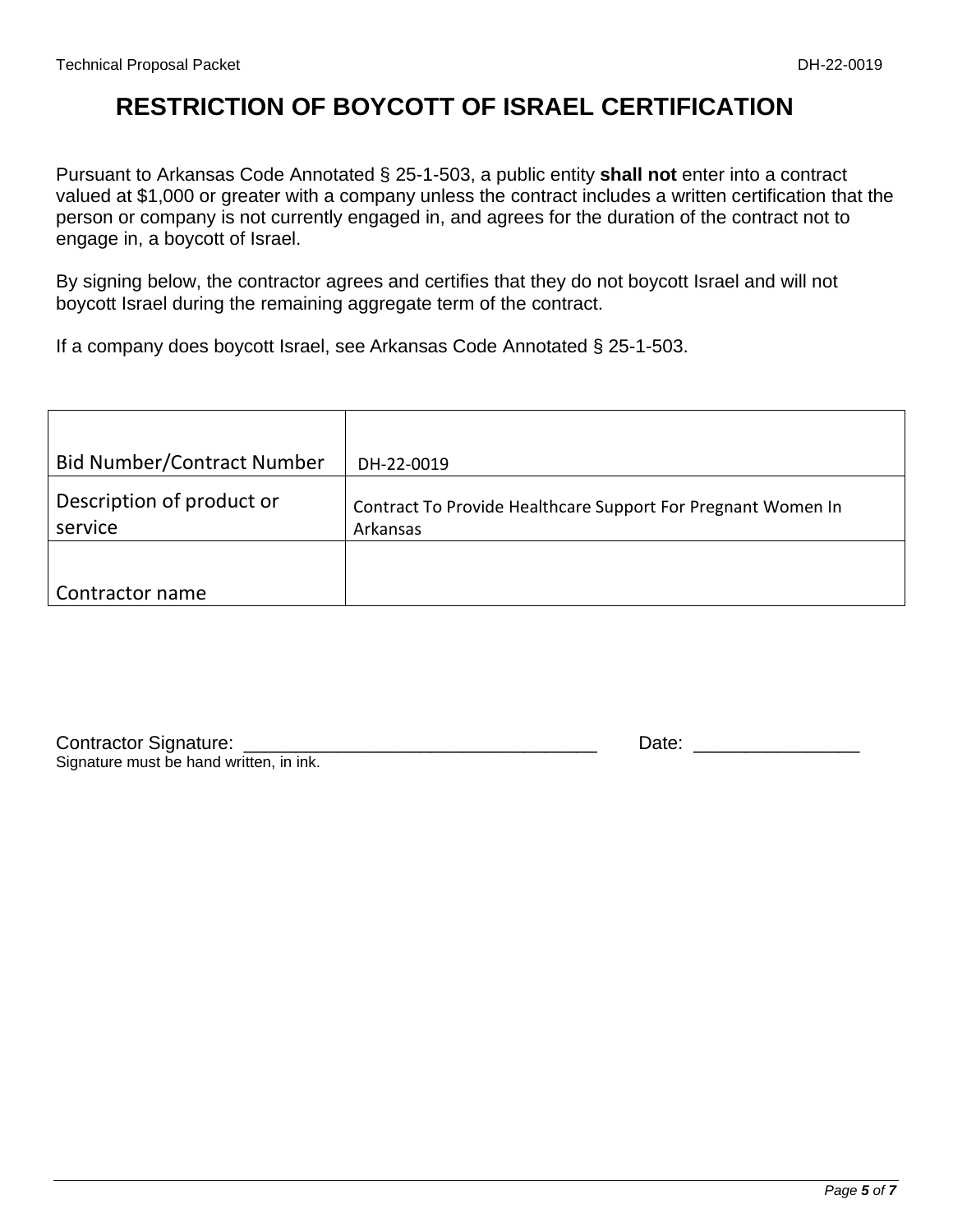## **INFORMATION FOR EVALUATION**

- Provide a response to each item/question in this section. Prospective contractor may expand the space under each *item/question to provide a complete response. A word version of the Information For Evaluation section is available upon request.*
- *Do not include additional information if not pertinent to the itemized request.*

|                                                                                                                                                                                                                                                                                                                                          | Maximum          |
|------------------------------------------------------------------------------------------------------------------------------------------------------------------------------------------------------------------------------------------------------------------------------------------------------------------------------------------|------------------|
| <b>E1. VENDOR MINIMUM QUALIFICATIONS/REQUIREMENTS</b>                                                                                                                                                                                                                                                                                    | <b>Raw Score</b> |
|                                                                                                                                                                                                                                                                                                                                          | Available        |
| a. Provide documentation of your organizations minimum three year experience in the successful operation of health care call<br>center/centers management. Provide the Call Center Name, the primary purpose, and the dates of your management<br>experience<br>Response:                                                                | 5                |
| <b>b.</b> Provide documentation of any Call Center/Contact Center accreditation or certification you currently have or in the process of<br>obtaining<br><b>Response:</b>                                                                                                                                                                | 5                |
| C. Provide an overview of your experience in providing translation/interpretive services, describing how this service has been<br>provided in the past<br>Response:                                                                                                                                                                      | 5                |
| d. Describe training methods and activities you will use to ensure compliance with requirements set forth in ACA §20-16-2405<br>& §20-16-2406<br><b>Response:</b>                                                                                                                                                                        | 5                |
| e. Do you currently employ any Training Specialists and if so, provide any training certifications they currently hold or are in the<br>process of obtaining<br><b>Response:</b>                                                                                                                                                         | 5                |
| <b>E2. SCOPE OF WORK</b>                                                                                                                                                                                                                                                                                                                 |                  |
| a. Describe your most recent experience with managing the daily operation of a call center having a similar size and scope to<br>the Every Mom Matters Call Center. Please provide the average number of calls received per day, the services provided and the<br>average number of call center personnel employed per day.<br>Response: | 5                |
| <b>b.</b> Describe the type of Call Center Software to be utilized, provide its capabilities in meeting the requirements of this project<br>and any value added capabilities that it may have<br><b>Response:</b>                                                                                                                        | 5                |
| C. Describe your experience, methods, and processes that will be used to provide Quality Assurance for the Every Mom<br>Matters program. Describe any Quality Assurance methods currently in use<br><b>Response:</b>                                                                                                                     | 5                |
| d. Describe methods that will be used to ensure privacy protection of callers as identified in item 2.2 para C on page 10 of 21.<br>Provide your organizations knowledge and experience with maintaining compliance with all State of Arkansas and Federal<br>privacy laws<br>Response:                                                  | 5                |
| e. Describe the Data Security system that will be utilized to ensure that the Every Mom Matters program data will be as secure<br>as possible. Please list any Data Security certifications your IT Staff may have such Certified Information Security Manager<br>(CISM)<br><b>Response:</b>                                             | 5                |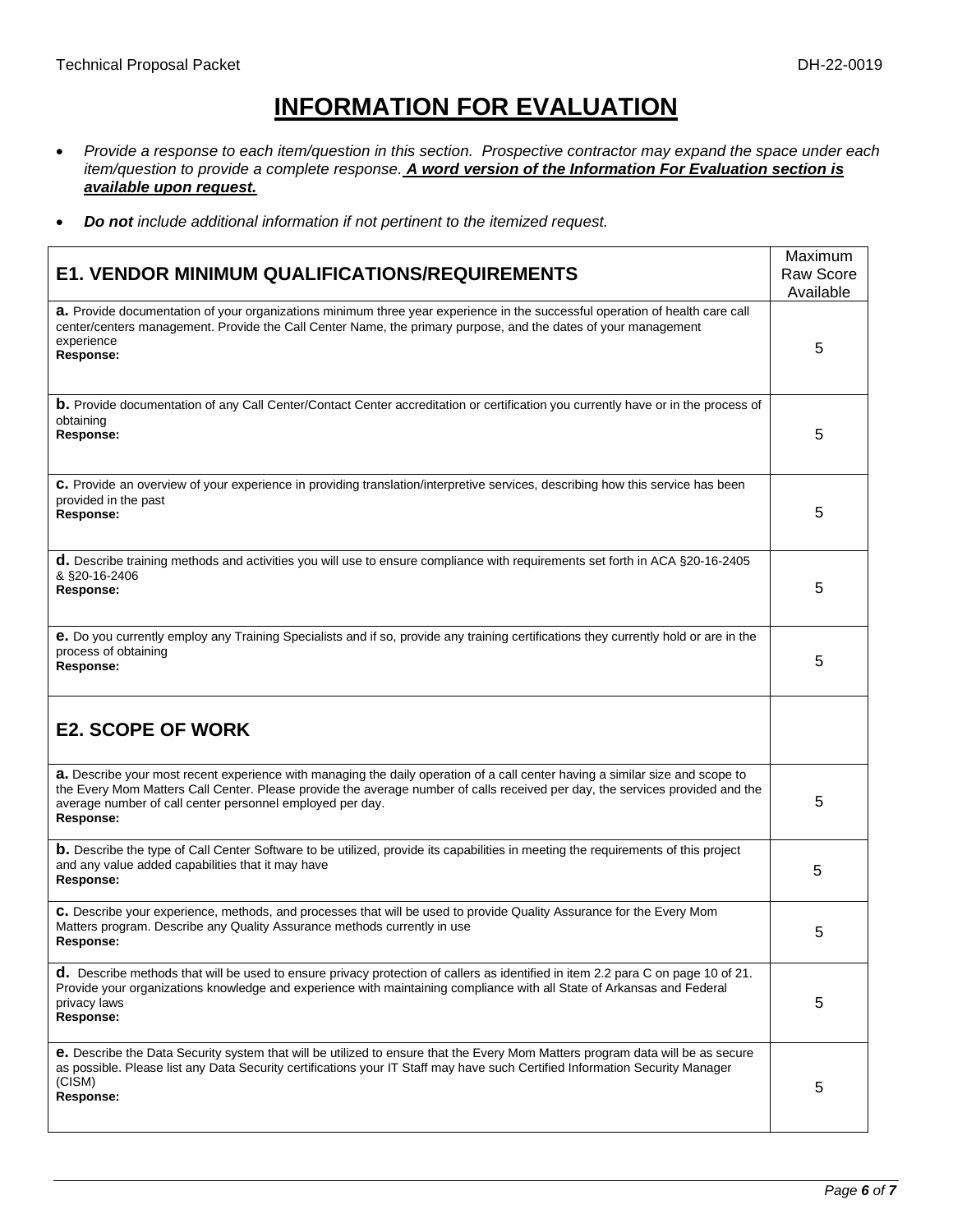## **OFFICIAL BID PRICE SHEET**

#### DH-22-0019

#### COST PROPOSAL MUST BE SUBMITTED SEALED SEPARATELY FROM THE TECHNICAL PROPOSAL. ANY REFERENCE TO COST(S) INCLUDED WITH THE TECHNICAL PROPOSAL SHALL RESULT IN OFFEROR'S PROPOSAL BEING REJECTED.

PRICE INCREASES WILL ONLY BE CONSIDERED AT TIME OF CONTRACT RENEWAL **NOTE:** Please see Para 4.5 on page 17 of 20 of the Solicitation Document

| <b>Description</b>                                                                                                                 | <b>Unit of Measure</b>                | <b>Price</b> |
|------------------------------------------------------------------------------------------------------------------------------------|---------------------------------------|--------------|
| Provide all services in exact accordance with<br>the scope and requirements as specified in<br>DH-22-0019 Sections 2.1 through 2.5 | <b>Total Project</b><br>Cost Per Year |              |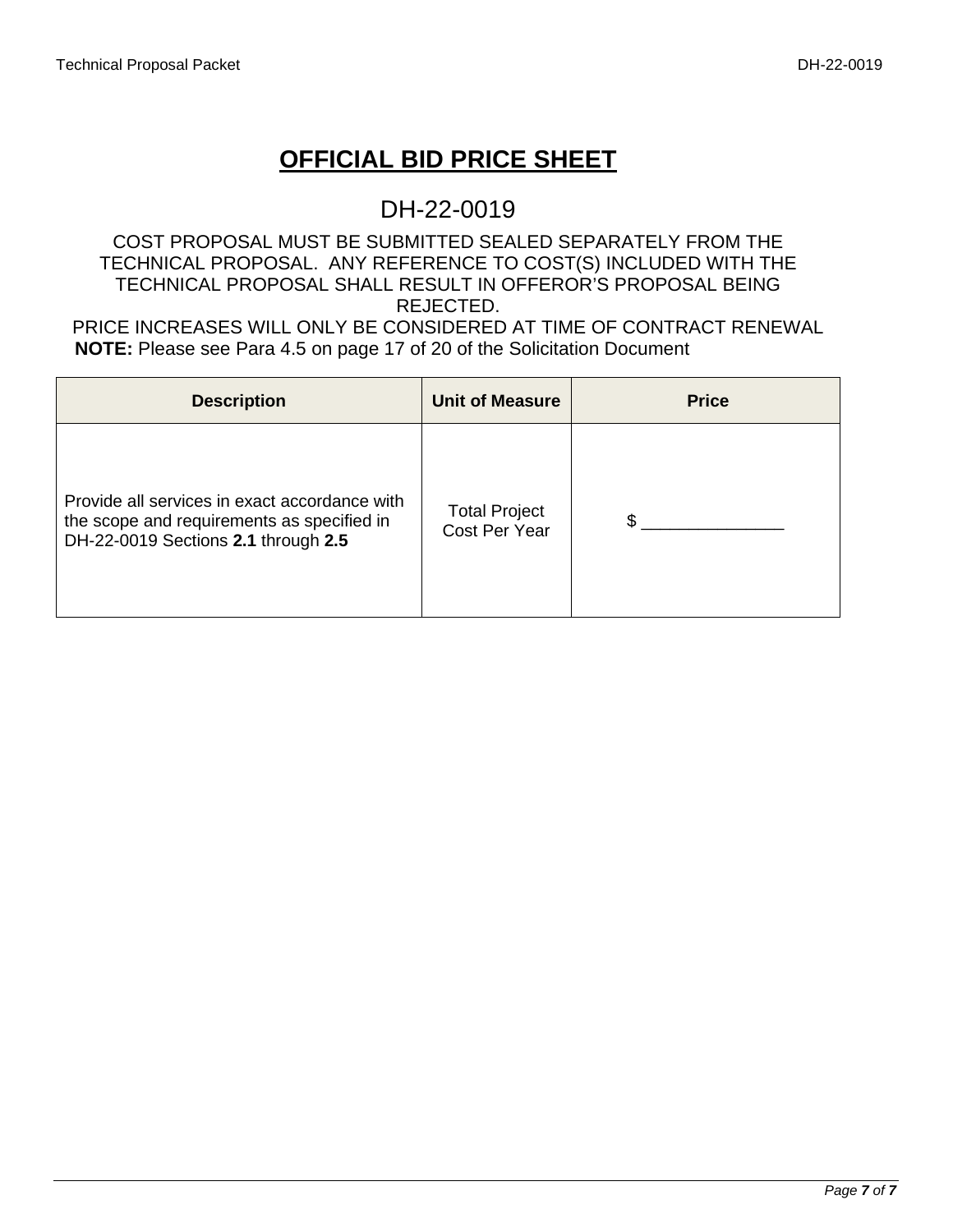#### CONTRACT AND GRANT DISCLOSURE AND CERTIFICATION FORM

| Failure to complete all of the following information may result in a delay in obtaining a contract, lease, purchase agreement, or grant award with any Arkansas State Agency.                                                                                                                                                                                                                                                                                                                                                                                       |                           |                  |                                                                          |                      |                    |                                                                                                                                                                                                              |                           |                        |
|---------------------------------------------------------------------------------------------------------------------------------------------------------------------------------------------------------------------------------------------------------------------------------------------------------------------------------------------------------------------------------------------------------------------------------------------------------------------------------------------------------------------------------------------------------------------|---------------------------|------------------|--------------------------------------------------------------------------|----------------------|--------------------|--------------------------------------------------------------------------------------------------------------------------------------------------------------------------------------------------------------|---------------------------|------------------------|
| SURCONTRACTOR-<br><b>SURCONTRACTOR NAME:</b><br>$Yes \Box No$                                                                                                                                                                                                                                                                                                                                                                                                                                                                                                       |                           |                  |                                                                          |                      |                    |                                                                                                                                                                                                              |                           |                        |
|                                                                                                                                                                                                                                                                                                                                                                                                                                                                                                                                                                     | <b>IS THIS FOR:</b>       |                  |                                                                          |                      |                    |                                                                                                                                                                                                              |                           |                        |
| <b>TAXPAYER ID NAME:</b>                                                                                                                                                                                                                                                                                                                                                                                                                                                                                                                                            | Services? Both?<br>Goods? |                  |                                                                          |                      |                    |                                                                                                                                                                                                              |                           |                        |
| <b>YOUR LAST NAME:</b>                                                                                                                                                                                                                                                                                                                                                                                                                                                                                                                                              |                           |                  | <b>FIRST NAME:</b>                                                       |                      |                    | M.L:                                                                                                                                                                                                         |                           |                        |
| <b>ADDRESS:</b>                                                                                                                                                                                                                                                                                                                                                                                                                                                                                                                                                     |                           |                  |                                                                          |                      |                    |                                                                                                                                                                                                              |                           |                        |
| CITY:                                                                                                                                                                                                                                                                                                                                                                                                                                                                                                                                                               |                           |                  | <b>STATE:</b>                                                            |                      | <b>ZIP CODE:</b>   |                                                                                                                                                                                                              | <b>COUNTRY:</b>           |                        |
|                                                                                                                                                                                                                                                                                                                                                                                                                                                                                                                                                                     |                           |                  |                                                                          |                      |                    | AS A CONDITION OF OBTAINING, EXTENDING, AMENDING, OR RENEWING A CONTRACT, LEASE, PURCHASE AGREEMENT,                                                                                                         |                           |                        |
|                                                                                                                                                                                                                                                                                                                                                                                                                                                                                                                                                                     |                           |                  |                                                                          |                      |                    | OR GRANT AWARD WITH ANY ARKANSAS STATE AGENCY, THE FOLLOWING INFORMATION MUST BE DISCLOSED:                                                                                                                  |                           |                        |
|                                                                                                                                                                                                                                                                                                                                                                                                                                                                                                                                                                     |                           |                  |                                                                          |                      |                    | FOR INDIVIDUALS*                                                                                                                                                                                             |                           |                        |
| Member, or State Employee:                                                                                                                                                                                                                                                                                                                                                                                                                                                                                                                                          |                           |                  |                                                                          |                      |                    | Indicate below if: you, your spouse or the brother, sister, parent, or child of you or your spouse is a current or former: member of the General Assembly, Constitutional Officer, State Board or Commission |                           |                        |
| <b>Position Held</b>                                                                                                                                                                                                                                                                                                                                                                                                                                                                                                                                                |                           | Mark $(\sqrt{})$ | Name of Position of Job Held<br>[senator, representative, name of        |                      | For How Long?      | What is the person(s) name and how are they related to you?<br>[i.e., Jane Q. Public, spouse, John Q. Public, Jr., child, etc.]                                                                              |                           |                        |
|                                                                                                                                                                                                                                                                                                                                                                                                                                                                                                                                                                     | Current                   | Former           | board/ commission, data entry, etc.]                                     | From<br><b>MM/YY</b> | To<br><b>MM/YY</b> | Person's Name(s)                                                                                                                                                                                             | Relation                  |                        |
| General Assembly                                                                                                                                                                                                                                                                                                                                                                                                                                                                                                                                                    |                           |                  |                                                                          |                      |                    |                                                                                                                                                                                                              |                           |                        |
| <b>Constitutional Officer</b>                                                                                                                                                                                                                                                                                                                                                                                                                                                                                                                                       |                           |                  |                                                                          |                      |                    |                                                                                                                                                                                                              |                           |                        |
| <b>State Board or Commission</b><br>Member                                                                                                                                                                                                                                                                                                                                                                                                                                                                                                                          |                           |                  |                                                                          |                      |                    |                                                                                                                                                                                                              |                           |                        |
| <b>State Employee</b>                                                                                                                                                                                                                                                                                                                                                                                                                                                                                                                                               |                           |                  |                                                                          |                      |                    |                                                                                                                                                                                                              |                           |                        |
| None of the above applies                                                                                                                                                                                                                                                                                                                                                                                                                                                                                                                                           |                           |                  |                                                                          |                      |                    |                                                                                                                                                                                                              |                           |                        |
|                                                                                                                                                                                                                                                                                                                                                                                                                                                                                                                                                                     |                           |                  |                                                                          |                      |                    | FOR AN ENTITY (BUSINESS)*                                                                                                                                                                                    |                           |                        |
| Indicate below if any of the following persons, current or former, hold any position of control or hold any ownership interest of 10% or greater in the entity: member of the General Assembly, Constitutional<br>Officer, State Board or Commission Member, State Employee, or the spouse, brother, sister, parent, or child of a member of the General Assembly, Constitutional Officer, State Board or Commission<br>Member, or State Employee. Position of control means the power to direct the purchasing policies or influence the management of the entity. |                           |                  |                                                                          |                      |                    |                                                                                                                                                                                                              |                           |                        |
| <b>Position Held</b>                                                                                                                                                                                                                                                                                                                                                                                                                                                                                                                                                |                           | Mark $(\sqrt{})$ | Name of Position of Job Held                                             |                      | For How Long?      | What is the person(s) name and what is his/her % of ownership interest and/or<br>what is his/her position of control?                                                                                        |                           |                        |
|                                                                                                                                                                                                                                                                                                                                                                                                                                                                                                                                                                     | Current                   | Former           | [senator, representative, name of<br>board/commission, data entry, etc.] | From<br><b>MM/YY</b> | To<br>MM/YY        | Person's Name(s)                                                                                                                                                                                             | Ownership<br>Interest (%) | Position of<br>Control |
| <b>General Assembly</b>                                                                                                                                                                                                                                                                                                                                                                                                                                                                                                                                             |                           |                  |                                                                          |                      |                    |                                                                                                                                                                                                              |                           |                        |
| <b>Constitutional Officer</b>                                                                                                                                                                                                                                                                                                                                                                                                                                                                                                                                       |                           |                  |                                                                          |                      |                    |                                                                                                                                                                                                              |                           |                        |
| <b>State Board or Commission</b><br>Member                                                                                                                                                                                                                                                                                                                                                                                                                                                                                                                          |                           |                  |                                                                          |                      |                    |                                                                                                                                                                                                              |                           |                        |
| State Employee                                                                                                                                                                                                                                                                                                                                                                                                                                                                                                                                                      |                           |                  |                                                                          |                      |                    |                                                                                                                                                                                                              |                           |                        |
|                                                                                                                                                                                                                                                                                                                                                                                                                                                                                                                                                                     | None of the above applies |                  |                                                                          |                      |                    |                                                                                                                                                                                                              |                           |                        |